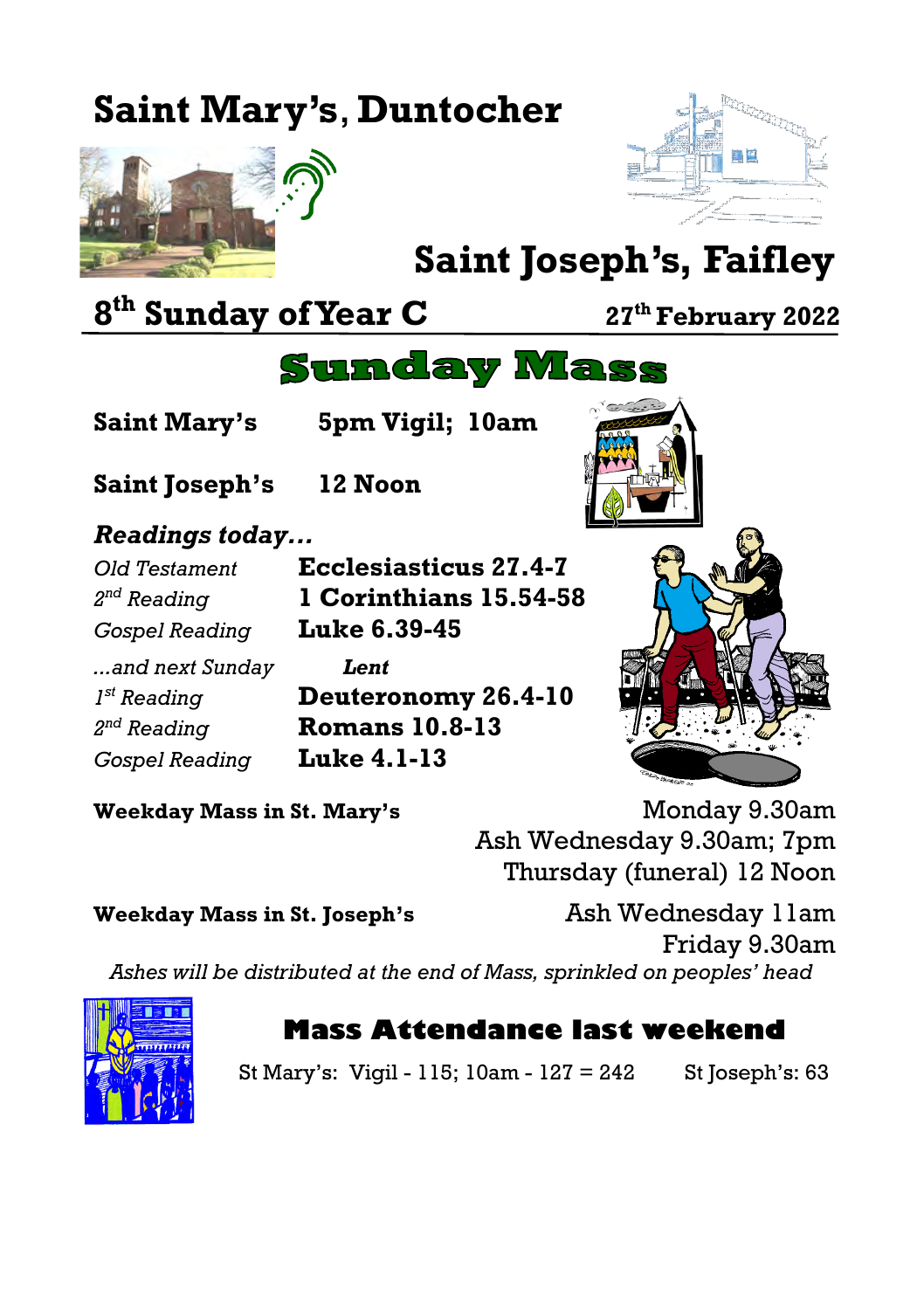#### **Congratulations**

to the young people of primary 7 in St. Mary's primary school who received the Sacrament of Confirmation on Wednesday and Thursday in St. Mary's.

#### **Day of Prayer for Victims of Abuse**

A short service will follow Mass in St. Joseph's on Friday and will be repeated in St. Mary's at 5pm.

#### **St. Joseph's – Trip to Oban and Iona**

Balance of £200 per person to be paid by Sunday  $27<sup>th</sup>$  March. Cheques are made payable to: "Glenton Holidays."

#### **The Beginning Experience**

are holding a weekend for those who find themselves suffering bereavement through divorce, separation or widowhood from  $25^{\text{th}}$  –  $27^{\text{th}}$  March.  $^{\circledR}$  Catherine 0131 665 3383 / [beginningexperiencescotland@hotmail.com](mailto:beginningexperiencescotland@hotmail.com) Applications must be returned by  $12<sup>th</sup>$  March.



prayer. For further information visit [Homepage -](https://iscglasgow.co.uk/) Ignatian [Spirituality Centre Glasgow \(iscglasgow.co.uk\)](https://iscglasgow.co.uk/)

Easter Sunday 17th April

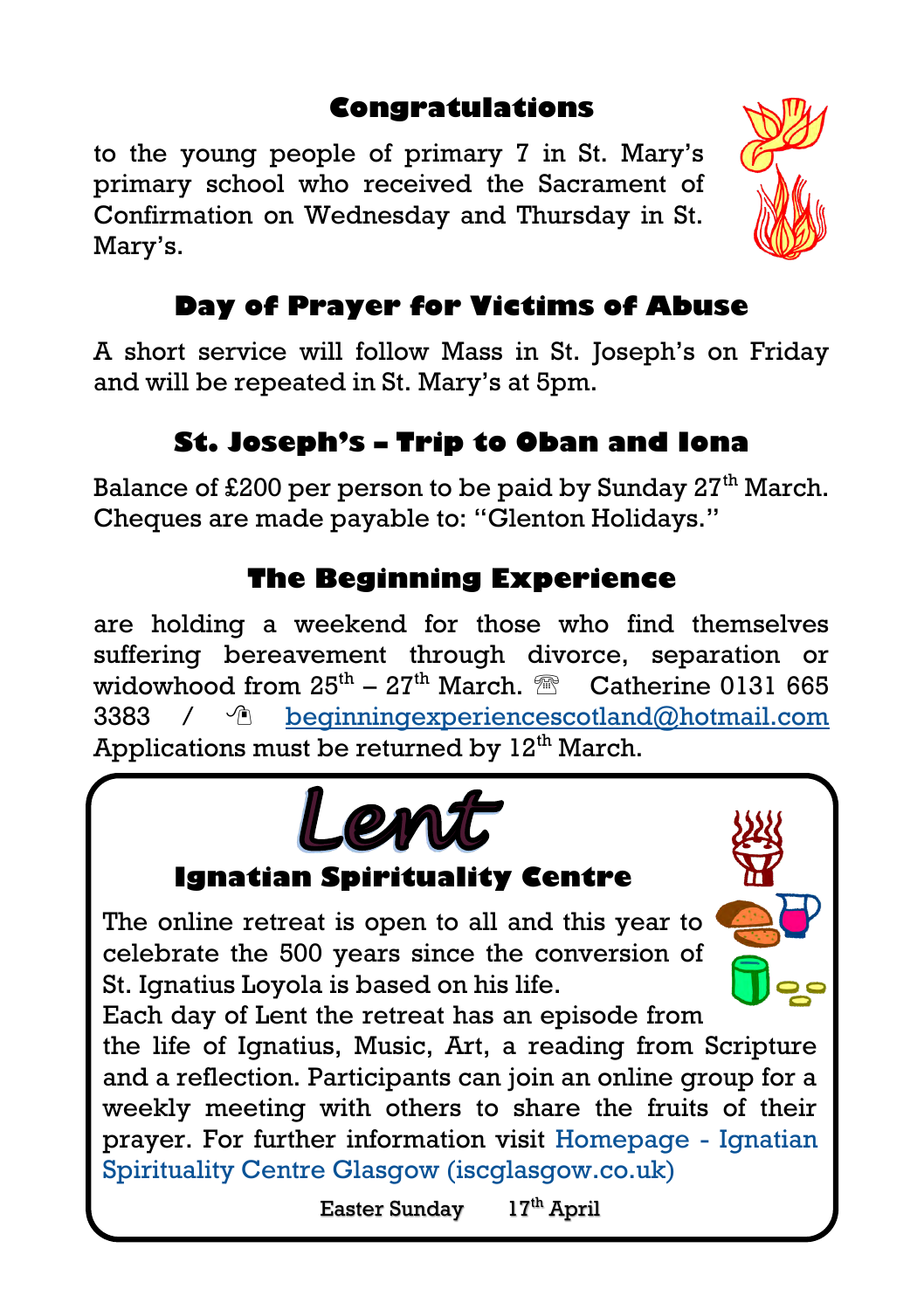#### **Thank You**

*for your ongoing support… Please think of payment through a bank.*



*We need you to tell us what to do with donations & intentions posted through the door.*

| <b>£ The Bottom Line £</b>                                                                                                                                                               |                 |                            |      |              |
|------------------------------------------------------------------------------------------------------------------------------------------------------------------------------------------|-----------------|----------------------------|------|--------------|
| Thank you for your generosity                                                                                                                                                            |                 |                            |      |              |
| <b>St Mary</b>                                                                                                                                                                           | <b>Gift Aid</b> | <b>Collection Donation</b> |      | <b>Total</b> |
| <b>1st</b>                                                                                                                                                                               | £O              | £799                       | £200 | £999         |
| 2nd                                                                                                                                                                                      | £O              | £390                       | £Ο   | £390         |
| <b>St Joseph</b>                                                                                                                                                                         | £0              | £442                       | £O   | £442         |
| To support us and reduce cash handling by our volunteers, you can<br>pay through your bank to:<br>Royal Bank of Scotland Sort Code for all<br>831710<br>00253583<br>00254571<br>00253591 |                 |                            |      |              |
| <b>Second Collections</b>                                                                                                                                                                |                 |                            |      |              |

Today: Parish\* Most of Lent: Lenten Alms *Retired Priests*



#### **Congratulations**

to Archbishop William Nolan, installed as Archbishop at Mass yesterday in St. Andrew's Cathedral.

#### **Sunday Mass Obligation**

Dear Brothers and Sisters in Christ,

The obligation for Catholics to celebrate Sunday as a Holy Day by gathering together for Mass will be restored from the First Sunday in Lent. Given the easing of restrictions in every other walk of like, the Church looks forward to welcoming Catholics back to Mass. The obligation does not apply to those who are sick, their carers or to those aware of their greater vulnerability to the virus. We, the Bishops of Scotland, take this opportunity to thank our clergy and our parish volunteers for all their efforts. May our Lenten journey this year lead us to a renewed appreciation of our Catholic faith, of the celebration of the Eucharist and of the presence of the Risen Christ who is always at our side.

+ Hugh Gilbert